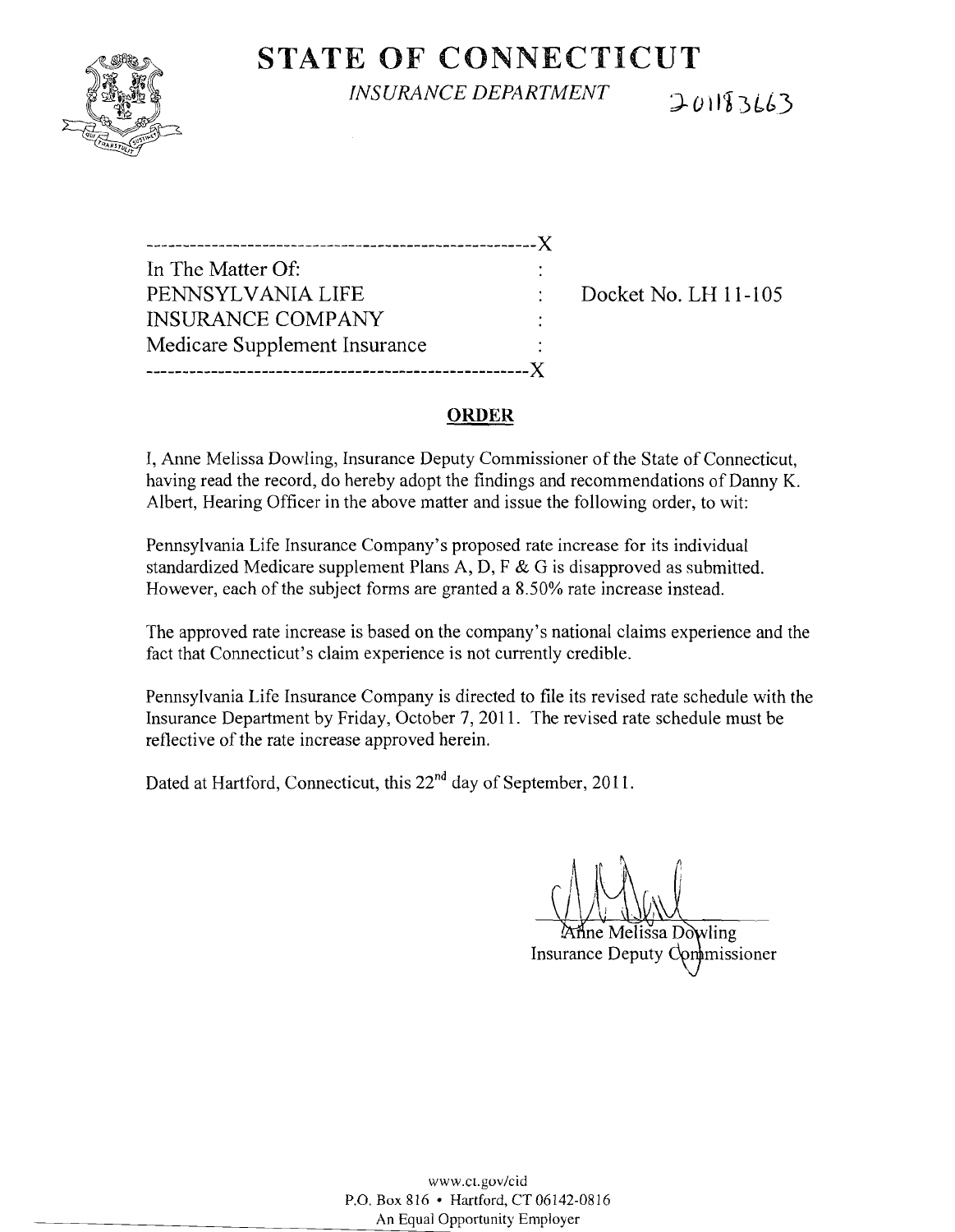

## **STATE OF CONNECTICUT** *INSURANCE DEPARTAIENT*

| In The Matter Of:             |  |
|-------------------------------|--|
| PENNSYLVANIA LIFE             |  |
| <b>INSURANCE COMPANY</b>      |  |
| Medicare Supplement Insurance |  |
| . X .                         |  |

Docket No. LH 11-105

### **PROPOSED FINAL DECISION**

### 1. **INTRODUCTION**

The Insurance Commissioner of the State of Connecticut is empowered to review rates charged for individual and group Medicare supplement policies sold to any resident of this State who is eligible for Medicare. The source for this regulatory authority is contained in Chapter 700c and Section 38a-495a of the Connecticut General Statutes.

After due notice a hearing was held at the Insurance Department in Hartford on September 7, 2011 to consider whether or not the rate increase requested by Pennsylvania Life Insurance Company on its individual standardized Medicare supplement business should be approved.

No members from the general public attended the hearing.

No representatives from Pennsylvania Life Insurance Company attended the hearing.

The hearing was conducted in accordance with the requirements of Section 38a-474, Connecticut General Statutes, the Uniform Administrative Procedures Act, Chapter 54 of the Connecticut General Statutes, and the Insurance Department Rules of Practice, Section 38a-8-1 et seq. of the Regulations of Connecticut State Agencies.

A Medicare supplement (or Medigap) policy is a private health insurance policy sold on an individual or group basis which provides benefits that are additional to the benefits provided by Medicare. For many years Medicare supplement policies have been highly regulated under both state and federal law to protect the interests of persons eligible for Medicare who depend on these policies to provide additional coverage for the costs of health care.

Effective December 1, 2005, Connecticut amended its program of standardized Medicare supplement policies in accordance with Section 38a-495a of the Connecticut General Statutes, and Sections 38a-495a-1 through 38a-495a-21 of the Regulations of Connecticut Agencies. This program, which conforms to federal requirements, provides that all insurers offering Medicare supplement policies for sale in the state must offer the basic "core" package of benefits known as Plan A. Insurers may also offer anyone or more of eleven other plans (Plans B through L).

> www.cLgov/cid P.O. Box 816 • Hartford. CT06142-0816 An Equal Opportunity Employer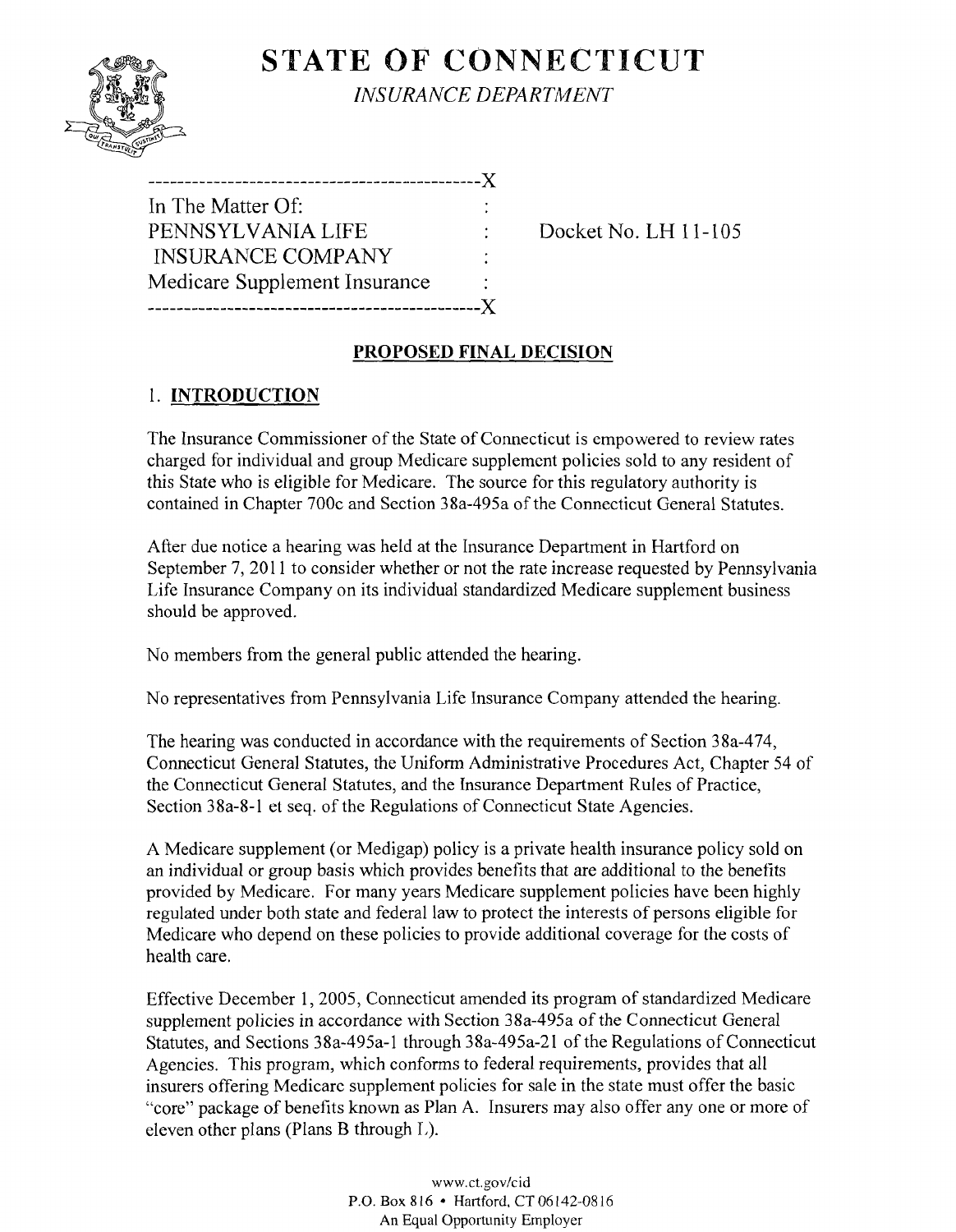Effective January 1,2006, in accordance with Section 38a-495c of the Connecticut General Statutes (as amended by Public Act 05-20) premiums for all Medicare supplement policies in the state must use community rating. Rates for Plans A through L must be computed without regard to age, gender, previous claims history or the medical condition of any person covered by a Medicare supplement policy or certificate.

The statute provides that coverage under Plan A through L may not be denied on the basis of age, gender, previous claims history or the medical condition of any covered person. Insurers may exclude benefits for losses incurred within six months from the effective date of coverage based on a pre-existing condition.

Effective October I, 1998, carriers that offer Plan B or Plan C must make these plans as well as Plan A, available to all persons eligible for Medicare by reason of disability.

Insurers must also make the necessary arrangements to receive notice of all claims paid by Medicare for their insureds so that supplemental benefits can be computed and paid without requiring insureds to file claim forms for such benefits. This process of direct notice and automatic claims payment is commonly referred to as "piggybacking" or "crossover".

Sections 38a-495 and 38a-522 of the Connecticut General Statutes, and Section 38a-495a-IO of the Regulations of Connecticut Agencies, state that individual and group Medicare supplement policies must have anticipated loss ratios of 65% and 75%, respectively. Under Sections 38a-495-7 and 38a-495a-10 of the Regulations of Connecticut Agencies, filings for rate increases must demonstrate that actual and expected losses in relation to premiums meet these standards, and anticipated loss ratios for the entire future period for which the requested premiums are calculated to provide coverage must be expected to equal or exceed the appropriate loss ratio standard.

Section 38a-473 of the Connecticut General Statutes provides that no insurer may incorporate in its rates for Medicare supplement policies factors for expenses that exceed 150% of the average expense ratio for that insurer's entire written premium for all lines of health insurance for the previous calendar year.

#### II. **FINDING OF FACT**

After reviewing the exhibits entered into the record of this proceeding, and utilizing the experience, technical competence and specialized knowledge of the Insurance Department, the undersigned makes the following findings of fact:

- 1. Pennsylvania Life Insurance Company is requesting a rate increase of 10.0% on its individual standardized and MIPPA plans A, D, F and G.
- 2. There were 30 policies in-force in Connecticut and 4,169 policies nationwide as of 3/31/11.
- 3. The company offers Plan A to the disabled.